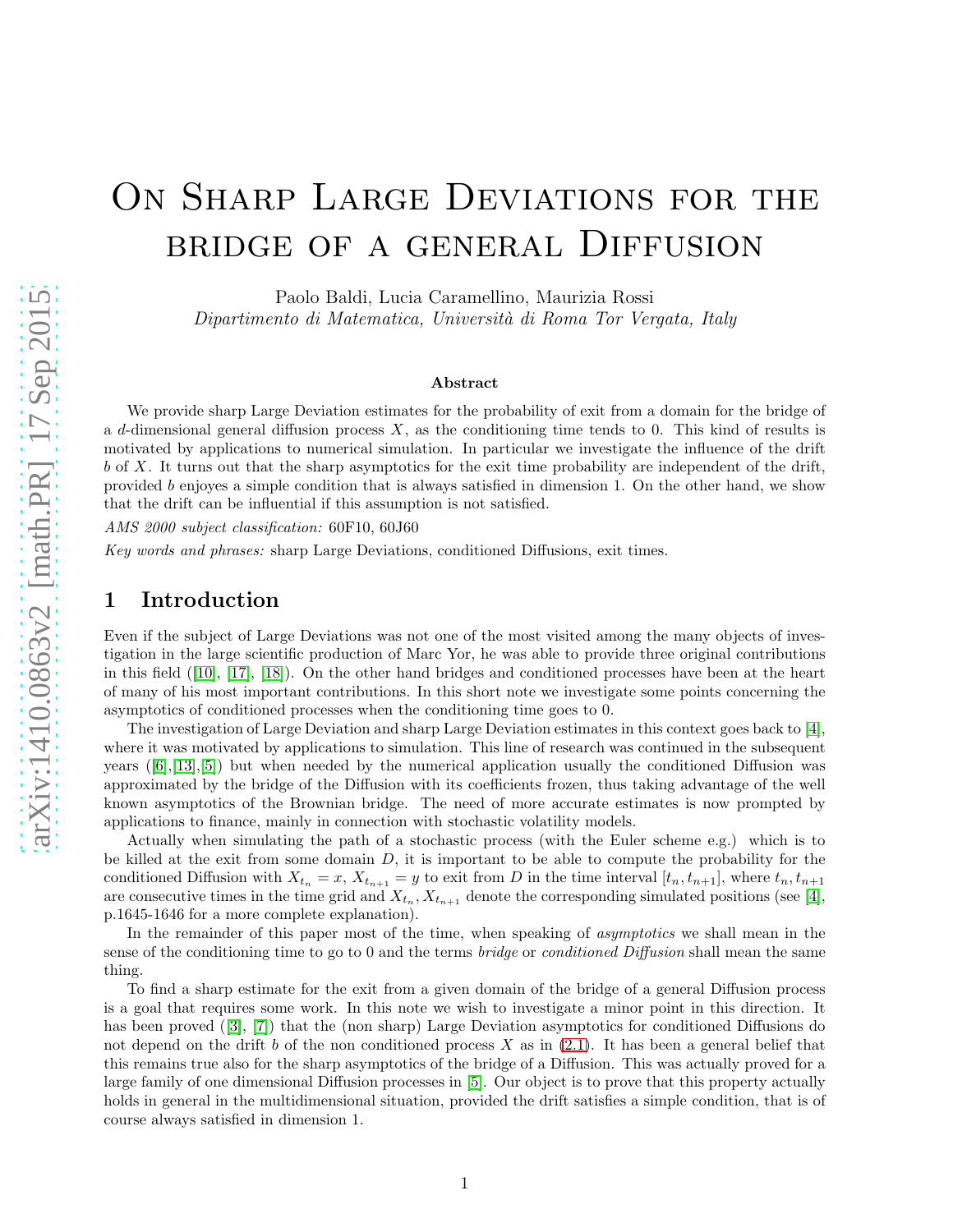Our results stem from two main tools: the asymptotics of W.H. Fleming and M.R. James [\[11\]](#page-9-5) and the asymptotics for small time of the transition density of a diffusion process of S. A. Molčanov [\[15\]](#page-9-6) together with those of G. Ben Arous [\[9\]](#page-9-7).

Our goal here is mainly to put forward some ideas and techniques, without trying to look for minimal regularity assumptions.

# <span id="page-1-2"></span>2 Conditioned Diffusions

Let X be a d-dimensional (possibly inhomogeneous) diffusion process with transition density p. The conditioned Diffusion given  $X_t = y$ ,  $t > 0$ , is the one associated to the transition density

$$
\widehat{p}(u, v, x, z) = \frac{p(u, v, x, z)p(v, t, z, y)}{p(u, t, x, y)}, \quad 0 \le u \le v < t, \ x, z \in \mathbb{R}^d.
$$

Remark that this is a time inhomogeneous transition density, even if  $X$  was time homogeneous. Let us assume moreover that  $X$  is the solution of the Stochastic Differential Equation (SDE)

<span id="page-1-0"></span>
$$
dX_t = b(X_t) dt + \sigma(X_t) dB_t
$$
\n(2.1)

(we consider therefore a process X that is time homogeneous) and let us denote by L its generator

$$
L = \frac{1}{2} \sum_{i,j=1}^d a_{ij}(z) \frac{\partial^2}{\partial z_i \partial z_j} + \sum_{i=1}^d b_i(z) \frac{\partial}{\partial z_i} ,
$$

where, as usual,  $a = \sigma \sigma^*$ . By a straightforward computation, the generator  $\hat{L}_v$  of the conditioned Diffusion is

$$
\widehat{L}_v = L + \sum_{i=1}^d \widehat{b}_i^{y,t}(z,v) \frac{\partial}{\partial z_i} , \quad 0 \le v < t ,
$$

where

$$
\widehat{b}_i^{y,t}(z,v) = \frac{1}{p(t-v,z,y)} \sum_{i,j=1}^d a_{ij}(z) \frac{\partial}{\partial z_j} p(t-v,z,y) = \sum_{i,j=1}^d a_{ij}(z) \frac{\partial}{\partial z_j} \log p(t-v,z,y) ,
$$

i.e.

$$
\widehat{b}^{y,t}(z,v) = a(z)\nabla_z p(t-v,z,y) . \qquad (2.2)
$$

The conditioned Diffusion has therefore the same distribution as the solution of the SDE

$$
d\xi_v = \left(b(\xi_v) + \widehat{b}^{y,t}(\xi_v, v)\right)dv + \sigma(\xi_v) dB_v
$$

for  $u < t$ . Let  $\eta_v^t = \xi_{vt}$ , the time changed conditioned Diffusion so that it is defined on [0,1]. The new Diffusion  $\eta^t$  is the solution of

<span id="page-1-1"></span>
$$
d\eta_v^t = \left(b(\eta_v^t) + \hat{b}^{y,t}(\eta_v^t, tv)\right)tdv + \sqrt{t}\sigma(\eta_v^t) dB_v
$$
\n(2.3)

(with respect to a possibly different Brownian motion). We can therefore obtain estimates concerning the conditioned Diffusion using the Ventsel-Freidlin Large Deviation estimates as soon as we are able to compute the limit

$$
\widehat{b}^y(z,v) := \lim_{t \to 0} t \widehat{b}^{y,t}(z,tv) \tag{2.4}
$$

uniformlyon compact sets ([\[1,](#page-8-4) [16,](#page-9-8) [8\]](#page-9-9)) and prove that the limit function  $\hat{b}^y$  is smooth enough. Recall that

$$
\widehat{b}^{y,t}(z,tv) = \sum_{i,j=1}^d a_{ij}(z) \frac{\partial}{\partial z_j} \log p(t(1-v),z,y) = a(z) \nabla_z \log p(t(1-v),z,y) .
$$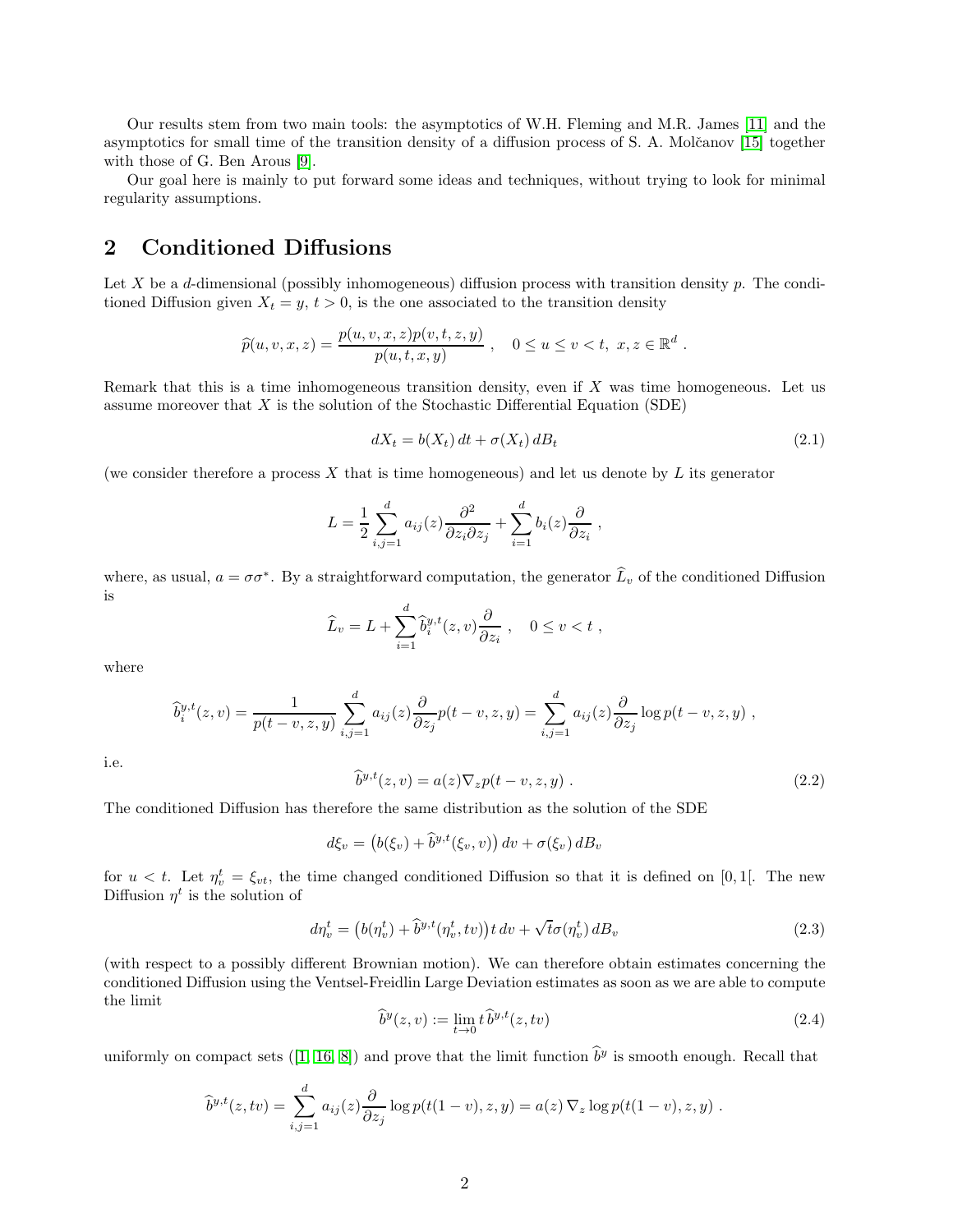Let us denote  $\widehat{P}_{x,s}^{y,t}$  the law of  $\eta^t$  with the starting condition  $\eta_s^t = x$ . Let  $D \subset \mathbb{R}^d$  be an open set with a smooth boundary and  $\tau = \tau_{x,s}$  the exit time from D. The Ventsel-Freidlin theory of Large Deviations states that

$$
\lim_{t \to 0} t \log \widehat{P}_{x,s}^{y,t}(\tau < 1) = - \inf_{\gamma(s) = x, \tau(\gamma) < 1} I_s(\gamma) =: -\ell_{x,s} , \qquad (2.5)
$$

 $I<sub>s</sub>$  denoting the rate Ventsel-Freidlin function

<span id="page-2-1"></span>
$$
I_s(\gamma) = \frac{1}{2} \int_s^1 \langle a(\gamma_v)^{-1} (\dot{\gamma}_v - \hat{b}^y(\gamma_v, v)), \dot{\gamma}_v - \hat{b}^y(\gamma_v, v) \rangle dv , \qquad (2.6)
$$

where  $a = \sigma \sigma^*$  as above.

# 3 The sharp asymptotics

We want to prove the stronger result

<span id="page-2-0"></span>
$$
q_t(x,s) := \widehat{P}_{x,s}^{y,t}(\tau < 1) \sim c_{x,s} e^{-\ell_{x,s}/t} , \qquad (3.1)
$$

as  $t \to 0$ , for some constant  $c_{x,s} > 0$ . We stress that it is relevant that  $c_{x,s}$  is a constant independent of t (see Remark [3.3](#page-3-0) for more comments).

We shall investigate the situation where the positions x (the starting point of the process) and y (the conditioning position) are close to each other. This is justified by the application mentioned in  $\S1: x$  $\S1: x$  $\S1: x$  and y being consecutive positions in a simulation scheme it should be safe to assume that they are not far one from the other.

The computation of the asymptotics  $(3.1)$  was performed in [\[4\]](#page-8-0) in the case where X is a multidimensional Brownian motion. The idea there was to take advantage of the results of W.A. Fleming and M. James [\[11\]](#page-9-5). Let us recall these estimates. Let  $X^{\varepsilon}$  be the solution of

<span id="page-2-2"></span>
$$
\begin{cases} dX_t^{\varepsilon} = \widetilde{b}_{\varepsilon}(X_t^{\varepsilon}, t) dt + \sqrt{\varepsilon} \sigma(X_t^{\varepsilon}) dB_t , \quad t > s \\ X_s^{\varepsilon} = x \in D . \end{cases}
$$
 (3.2)

Let  $T > 0$  be fixed and let us assume that

$$
\lim_{\varepsilon \to 0} \widetilde{b}_{\varepsilon}(x, s) = \widetilde{b}(x, s)
$$

uniformly for  $(x, s)$  on the compact sets of  $D \times [0, T]$ . Let us define the function  $u : D \times [0, T] \to \mathbb{R}$  by

<span id="page-2-3"></span>
$$
u(x,s) = \inf_{\gamma(s) = x, \tau(\gamma) < T} \widetilde{I}_s(\gamma) \tag{3.3}
$$

where  $\widetilde{I}_s$  is, similarly as in [\(2.6\)](#page-2-1),

$$
\widetilde{I}_s(\gamma) = \frac{1}{2} \int_s^T \langle a(\gamma_t)^{-1} (\dot{\gamma}_t - \widetilde{b}(\gamma_t, t)), \dot{\gamma}_t - \widetilde{b}(\gamma_t, t) \rangle dt . \tag{3.4}
$$

It can be shown that  $u$  is the solution of the Hamilton-Jacobi problem

<span id="page-2-4"></span>
$$
\begin{cases}\n\frac{\partial u}{\partial s} + \langle \tilde{b}, \nabla u \rangle - \frac{1}{2} \langle a \nabla u, \nabla u \rangle = 0 & \text{in } D \times ]0, T[ \\
u(x, s) = 0 & \text{on } \partial D \times [0, T] \\
u(x, s) \to +\infty & \text{as } s \nearrow T, x \in D\n\end{cases}
$$
\n(3.5)

to be considered in the sense of viscosity solutions([\[12\]](#page-9-10)) and in the classical sense at each point of differentiability of u.

Now let  $N \subset D \times [0, T'], T' < T$  and define

$$
\beta(x,s) = \tilde{b}(x,s) - a(x)\nabla u(x,s), \qquad (x,s) \in \overline{N} .
$$
\n(3.6)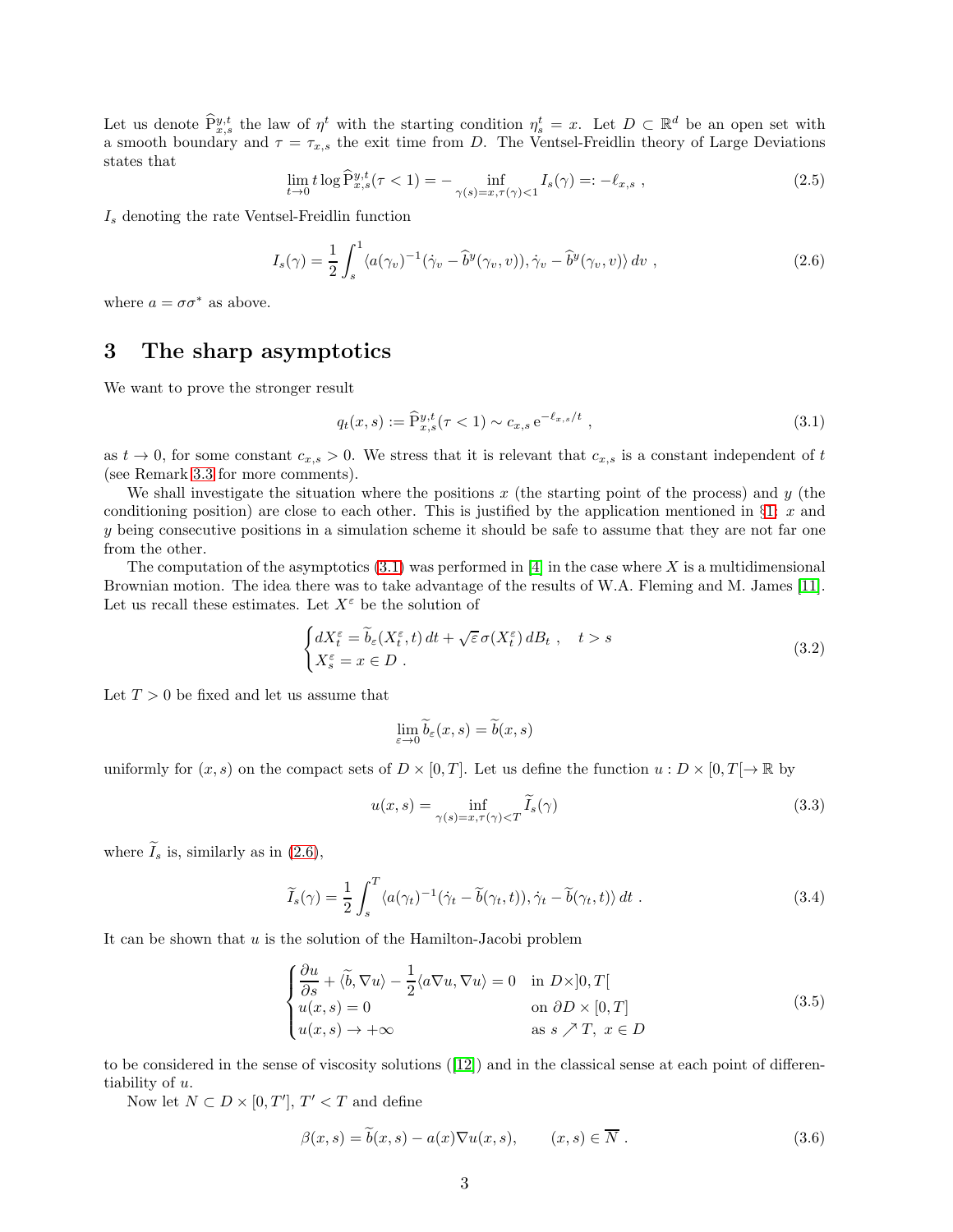Let  $\gamma_{x,s}$  be the solution of

<span id="page-3-3"></span>
$$
\begin{cases} \dot{\gamma}_{x,s}(t) = \beta(\gamma_{x,s}(t), t) \\ \gamma_{x,s}(s) = x \end{cases} \tag{3.7}
$$

and set  $t_{x,s}^* = \inf\{t > s, (\gamma_{x,s}(t), t) \notin N\}$ , moreover define

$$
\Gamma_1 = \{ (\gamma_{x,s}(t_{x,s}^*), t_{x,s}^*), (x,s) \in N \} .
$$

<span id="page-3-1"></span>**Assumption 1** a) N is an open set;

b)  $u \in \mathscr{C}^{\infty}(\overline{N});$ 

c) N is a Region of Strong Regularity (RSR) w.r.t.  $\beta$ , i.e.  $\Gamma_1$  is a  $C^{\infty}$  manifold, relatively open in  $\partial N$ ,  $(\gamma_{x,s}(t),t)_{t\in [s,t_{x,s}^*]}$  crosses  $\Gamma_1$  non tangentially and  $\Gamma_1\subset \partial D\times (0,T')$  .

The following result is a particular case of Theorem 4.2 of [\[11\]](#page-9-5).

**Theorem 3.1** Let D be a bounded open set with a smooth boundary. Let  $N \subset D \times [0, T']$ ,  $T' < T$  satisfy Assumption [1.](#page-3-1) For the SDE [\(3.2\)](#page-2-2) assume that  $\sigma$  is infinitely many times differentiable and bounded, the drift  $\tilde{b}_{\varepsilon}$  is Lipschitz continuous uniformly with respect to  $\varepsilon$  and enjoys the development

<span id="page-3-5"></span><span id="page-3-2"></span>
$$
\widetilde{b}_{\varepsilon} = \widetilde{b} + \varepsilon \widetilde{b}_1 + o(\varepsilon) \tag{3.8}
$$

uniformly on compact sets of N where  $\widetilde{b}$ ,  $\widetilde{b}_1$  are  $C^{\infty}$  functions. Then for  $(x, s) \in N$  the following expansion holds

<span id="page-3-7"></span>
$$
\mathbf{P}_{x,s}^{\varepsilon}(\tau \leq T) = \mathbf{e}^{-w(x,s)} \mathbf{e}^{-u(x,s)/\varepsilon} \left(1 + o(\varepsilon)\right)
$$
\n(3.9)

uniformly on compact subsets of N, where  $w : N \to \mathbb{R}^+$  is the solution of

<span id="page-3-4"></span>
$$
\begin{cases}\n\frac{\partial w}{\partial s} + \langle \tilde{b} - a \nabla u, \nabla w \rangle = -\frac{1}{2} \operatorname{tr}(a \cdot \operatorname{Hess} u) - \langle \tilde{b}_1, \nabla u \rangle & \text{in } N \\
w = 0 & \text{on } \partial D \times [0, T[\cap \overline{N}].\n\end{cases}
$$
\n(3.10)

Remark 3.2 The original result in [\[11\]](#page-9-5) deals with a more general situation in particular providing a full development of  $\varepsilon \mapsto \mathbb{P}_{x,s}^{\varepsilon}(\tau \leq T)$ . Beware of some notation mismatch between Theorem [3.1](#page-3-2) and the original Theorem 4.2 of [\[11\]](#page-9-5); in particular our  $b_1$  corresponds with  $b_2$  there.

The hypotheses in Theorem [3.1](#page-3-2) ensure that for  $(x, s) \in N$ , there exists a unique minimizing path for the quantity in the right-hand side of [\(3.3\)](#page-2-3), which moreover coincides with the solution  $\gamma_{x,s}$  of the ordinary equation [\(3.7\)](#page-3-3) for  $t \in [s, t_{x,s}^{\ast}], t_{x,s}^{\ast}$  turning out to be the first time at which  $\gamma_{x,s}$  reaches  $\partial D$ . Furthermore, the differential systems  $(3.10)$  for w can be solved by characteristics: one has to solve the ordinary equation [\(3.7\)](#page-3-3) and then

<span id="page-3-6"></span>
$$
w(x,s) = \int_s^{t_{x,s}^*} \left(\frac{1}{2} \operatorname{tr}(a \cdot \operatorname{Hess} u)(\gamma_{x,s}(t),t)) + \langle \widetilde{b}_1(\gamma_{x,s}(t),t), \nabla u(\gamma_{x,s}(t),t) \rangle \right) dt . \tag{3.11}
$$

<span id="page-3-0"></span>Remark 3.3 It is useful to point out two features of Theorem [3.1.](#page-3-2) First, because of Assumption [1,](#page-3-1) it requires that the characteristic  $\gamma_{x,s}$  reaches the boundary at a time  $t_{x,s}^* < T$ .

Second, remark that, by the theory of Large Deviations, the asymptotics as  $\varepsilon \to 0$  of the quantity of interest  $P_{x,s}^{\varepsilon}(\tau \leq T)$  are of the form  $c(\varepsilon) e^{-\ell/\varepsilon}$ , where c is a subexponential function of  $\varepsilon$ , i.e. such that  $\lim_{\varepsilon\to 0} \varepsilon \log c(\varepsilon) = 0$ . Theorem [3.1](#page-3-2) states that, under the assumptions considered, the term before the exponential, c, is a constant as a function of  $\varepsilon$ .

A typical situation when Theorem [3.1](#page-3-2) does not apply, for instance, is when  $dX_t^{\varepsilon} = \sqrt{\varepsilon} dB_t$  and  $D =$  $]-\infty,L[$  for some  $L>0$ . In this case  $\gamma_{x,s}(t)=x+\frac{t-s}{1-s}(L-x)$  (so that  $\gamma_{x,s}$  reaches the boundary  $\partial D=\{L\}$ at time  $T = 1$  and the assumptions of Theorem [3.1](#page-3-2) are not satisfied) and, easily by the reflection principle,

$$
\mathcal{P}_{x,s}^{\varepsilon}(\tau \le 1) = \mathcal{P}\Big(\sup_{t \le 1} x + \sqrt{\varepsilon}(B_t - B_s) \ge L\Big) =
$$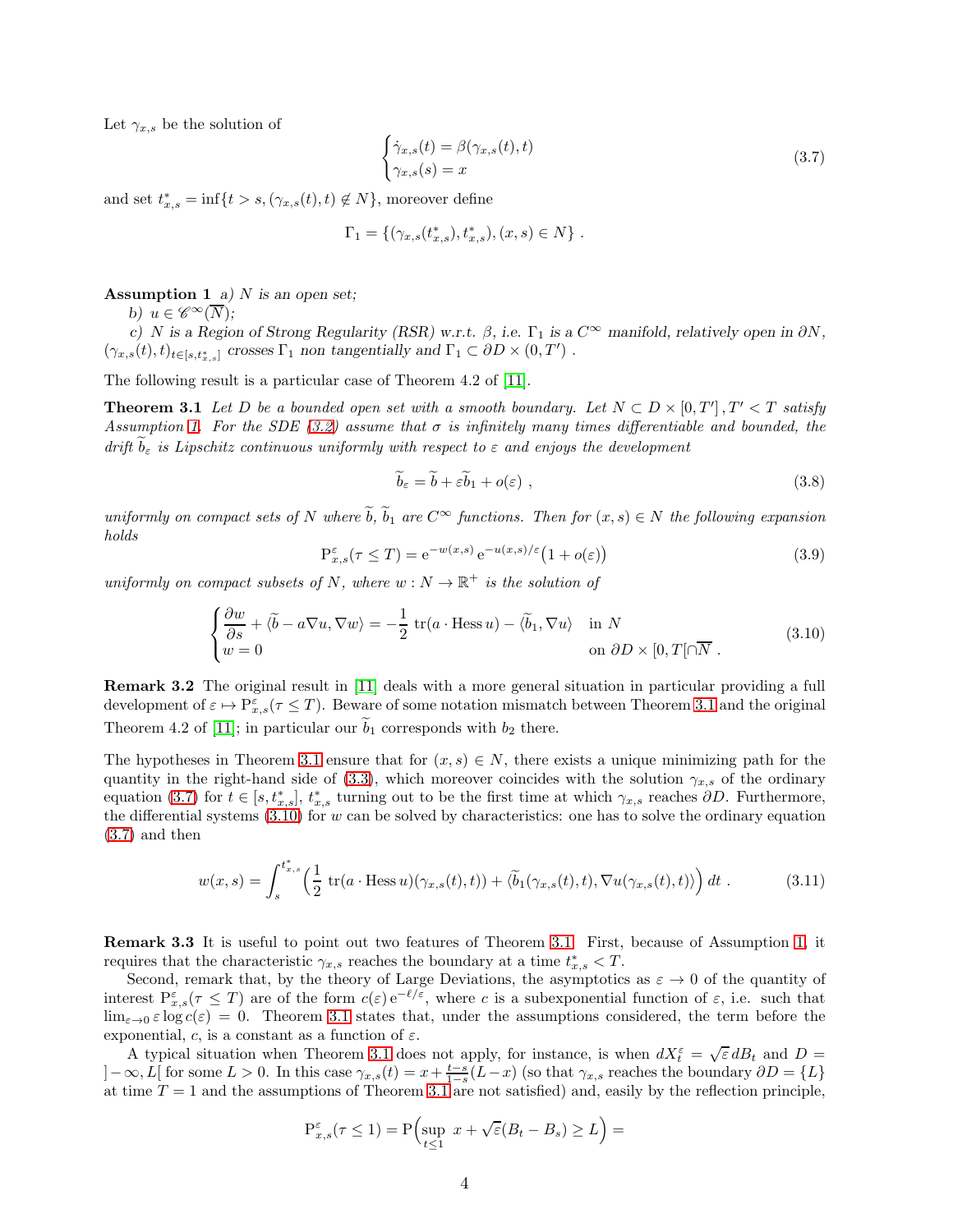$$
=2\mathrm{P}\Big(B_1-B_s\geq \frac{L-x}{\sqrt{\varepsilon}}\Big)\sim \frac{2}{\sqrt{2\pi(1-s)}L}\sqrt{\varepsilon}e^{-(L-x)^2/2(1-s)\varepsilon}\;,
$$

so that here the term before the exponential is not a constant.

On the other hand the assumptions of Theorem [3.1](#page-3-2) are satisfied in most cases where  $X^{\varepsilon}$  is the time changed bridge of a Diffusion conditioned to be at some point  $y \in D$  at time  $\varepsilon$ , in the sense that a "large" subset N of  $D \times [0,1]$  satisfies Assumption [1.](#page-3-1)

## 4 Applications and remarks

In this section we see how to adapt Theorem [3.1](#page-3-2) to the case of the asymptotics [\(3.1\)](#page-2-0) for the exit probability of a conditioned Diffusion.

A first problem arises from the fact that the drift of the time changed conditioned Diffusion has a singularity at time  $t = 1$  (think of the case of the Brownian bridge where  $\tilde{b}(x, t) = -\frac{x}{1-t}$ ) so that Theorem [3.1](#page-3-2) cannot be applied with  $T = 1$ . This difficulty is easily overcome, as remarked in [\[4\]](#page-8-0), because it turns out that

<span id="page-4-1"></span>
$$
\widehat{\mathbf{P}}_{x,s}^{y,t}(\tau < 1) \sim \widehat{\mathbf{P}}_{x,s}^{y,t}(\tau < 1 - \delta) \tag{4.1}
$$

for some  $\delta > 0$ , in the sense that the difference between these two probabilities is exponentially negligible as  $t \to 0$ . In order to see this, recall Large Deviation estimates recently obtained for conditioned Diffusions (see [\[14\]](#page-9-11), [\[3\]](#page-8-3) for the case of a compact manifold). These state that, as  $t \to 0$ , the time changed conditioned Diffusion starting at x at time s satisfies a Large Deviation Principle with rate function given by

<span id="page-4-2"></span>
$$
\widehat{J}_s(\gamma) = \begin{cases} J_s(\gamma) - J_s(\gamma_0) & \text{if } \gamma(1) = y \\ +\infty & \text{otherwise} \end{cases}
$$
\n(4.2)

where

$$
J_s(\gamma) = \frac{1}{2} \int_s^1 \langle a^{-1}(\gamma(t))\dot{\gamma}(t), \dot{\gamma}(t) \rangle dt
$$

and  $\gamma_0$  denotes a minimizing geodesic (see below) joining x to y. Therefore we have

$$
t \log \widehat{P}_{x,s}^{y,t}(\tau < 1) \sim - \inf_{\gamma_s = x, \tau(\gamma) < 1} \widehat{J}_s(\gamma) .
$$

Assume that there exists a unique  $\hat{\gamma}$  minimizing the right-hand side above, then we can split

<span id="page-4-0"></span>
$$
\widehat{P}_{x,s}^{y,t}(\tau < 1) = \widehat{P}_{x,s}^{y,t}(\tau < 1, U(\eta, \widehat{\gamma})) + \widehat{P}_{x,s}^{y,t}(\tau < 1, U(\eta, \widehat{\gamma})^c) \tag{4.3}
$$

where  $U(\eta, \hat{\gamma})$  denotes a neighborhood of radius  $\eta$  of the minimizer  $\hat{\gamma}$ . As the infimum of  $\hat{J}_s$  on the set of paths  $\{\tau < 1, U(\eta, \hat{\gamma})^c\}$  is strictly larger than the infimum over  $\{\tau < 1, U(\eta, \hat{\gamma})\}$ , the rightmost term in [\(4.3\)](#page-4-0) is exponentially negligible. Let us choose  $\eta = \frac{1}{4} dist(y, \partial D)$  and let  $\delta$  be such that  $dist(\hat{\gamma}_t, y) \leq \eta$  for every  $t \geq 1-\delta$ . Then for every  $\gamma \in U(\eta, \hat{\gamma})$  and  $t \geq 1-\delta$  we have  $dist(\gamma_t, y) \leq 2\eta = \frac{1}{2} dist(y, \partial D)$ . Therefore if  $\tau(\gamma) < 1$ , then necessarily  $\tau(\gamma) < 1 - \delta$ .

A second question in order to apply the Fleming-James Theorem [3.1](#page-3-2) to our problem is the determination of the development of the drift of the equation for  $\eta^t$  in [\(2.3\)](#page-1-1), i.e. of finding vector fields  $b$  and  $b_1$  (of course depending on the conditioning point  $y$ ) such that

$$
\big(b(\eta^t_v) + \widetilde{b}^{y,t}(\eta^t_v, tv)\big)t = \widetilde{b}(z, v) + t\widetilde{b}_1(z, v) + o(t), \quad \text{as } t \to 0
$$

uniformly on compact sets and then to compute the corresponding quantities  $u$  and  $w$  of Theorem [3.1.](#page-3-2) This in particular requires to obtain the development of the quantity  $\nabla_z \log p(t(1-v), z, y)$ , as explained in §[2.](#page-1-2)

The tool to this goal is provided by Molčanov results  $[15]$  (see also  $[2]$ , Theorem 1.1 p.56) together with those of Ben Arous [\[9\]](#page-9-7). Let us assume that  $a = \sigma \sigma^*$  is elliptic. One can then consider on  $\mathbb{R}^d$  the Riemannian metric associated to the matrix field  $a^{-1}$ . This allows to define the length of a smooth curve  $\zeta : [0,1] \to \mathbb{R}^d$ by

$$
l(\zeta) = \int_0^1 \sqrt{\langle a^{-1}(\zeta(t))\dot{\zeta}(t), \dot{\zeta}(t)\rangle} dt
$$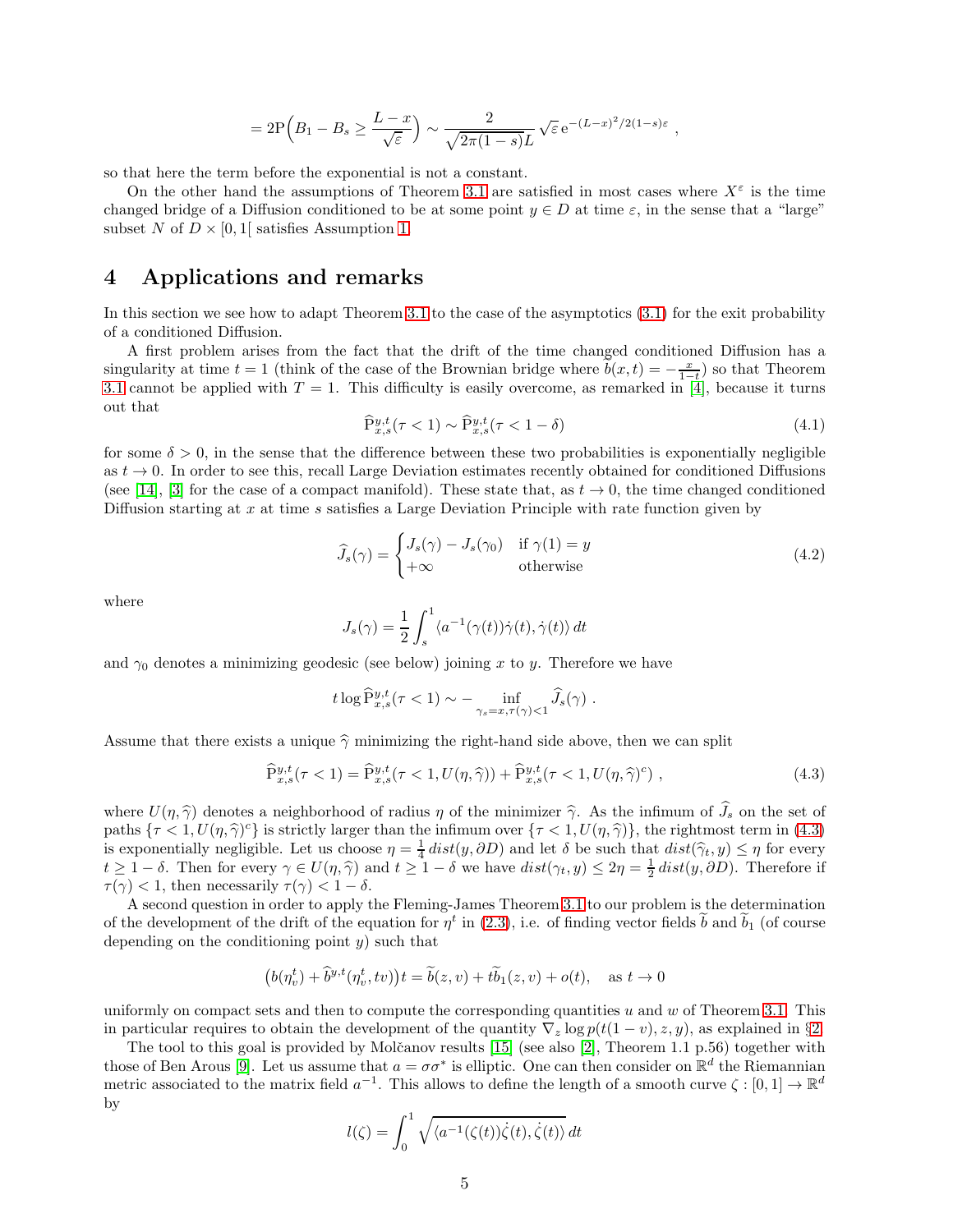and the corresponding Riemannian distance by

<span id="page-5-0"></span>
$$
d(x,y) = \inf_{\zeta,\zeta(0)=x,\zeta(1)=y} l(\zeta).
$$
 (4.4)

Underan assumption of closeness of the points  $x, y$ , to be made precise below, we have ([\[15\]](#page-9-6)) the development as  $t \to 0$ 

<span id="page-5-2"></span>
$$
\log p(t, x, y) \sim -\frac{d}{2} \log(2\pi t) + \log H(x, y) - \frac{1}{2t} d(x, y)^2 + A(x, y) \tag{4.5}
$$

where d denotes the Riemannian distance [\(4.4\)](#page-5-0) of the metric  $a^{-1}$ ,  $H(x, y) = (\det \exp_x'(\xi))^{-1/2}$ ,  $\exp_x$  denoting the exponential map of the Riemann structure associated to the metric  $a^{-1}$  and  $\xi$  the tangent vector at  $t = 0$  of the minimizing geodesic joining x to y, and

<span id="page-5-1"></span>
$$
A(x,y) = \int_0^1 \langle a^{-1}(\gamma(t))b(\gamma(t)), \dot{\gamma}(t) \rangle dt
$$
\n(4.6)

 $\gamma$  denoting again the unique geodesic joining x to y. These results are obtained under some regularity assumptions on the coefficients b and  $\sigma$  that should be 4 times differentiable.

As mentioned above this development holds under the assumption for the two points  $x, y$  to be close i.e. that they are joined by a unique geodesic along which they are not conjugated. It is a well known fact in Riemannian geometry that for every x there exists a neighborhood  $\mathscr{U}_x$  of x such that this assumption is satisfied for every  $y \in \mathscr{U}_x$ .

Both H and d are quantities only depending on the metric  $a^{-1}$  and not on the drift b which appears only in the quantity [\(4.6\)](#page-5-1).

Moreover Théorème 3.4 in [\[9\]](#page-9-7) allows to state that the behavior as  $t \to 0$  of  $\nabla_x \log p(t, x, y)$  is obtained by taking formally the derivatives of the right-hand side in [\(4.5\)](#page-5-2). We have therefore, as  $t \to 0$ ,

<span id="page-5-3"></span>
$$
t\nabla_x \log p(t(1-v), x, y) \sim -\frac{1}{2(1-v)} \nabla_x d(x, y)^2 + t(\nabla_x \log H(x, y) + \nabla_x A(x, y)) . \tag{4.7}
$$

We plan, in a forthcoming paper, to use this development in order to be able to obtain explicitly the values of the constants  $c = e^{-w(x,s)}$ ,  $\ell = u(x,s)$  appearing in the asymptotics [\(3.1\)](#page-2-0) for the most common models of stochastic volatility. In this note, as pointed out at the beginning, we just wish to investigate the question whether the drift  $b$  has an influence in the development  $(3.1)$ . We already know that the answer is no for a largeclass of Diffusions in dimension  $d = 1$  ([\[5\]](#page-8-2)) and also, in a multidimensional setting, if X is a Brownian motion with a constant drift: the bridge of a Brownian motion with a constant drift is exactly equal to a Brownian bridge, so here to the (constant) drift has no effect. We start first with an example.

#### Example 4.4 Let

<span id="page-5-4"></span>
$$
dX_t = MX_t dt + dB_t \t\t(4.8)
$$

be a d-dimensional Ornstein-Uhlenbeck process where M is a  $d \times d$ -dimensional matrix. Let us start computing the development of the drift of the conditioned Diffusion with  $X_t = y$  as  $t \to 0$ .

The transition function  $p(t, x, \cdot)$  is the density of a  $N(e^{Mt}x, S_t)$ -distributed r.v., where

$$
S_t = \int_0^t e^{Mu} e^{M^*u} du.
$$

Therefore

$$
\log p(t(1-v), z, y) = -\frac{d}{2} \log 2\pi - \frac{1}{2} \log \det(S_{t(1-v)}) - \frac{1}{2} \langle S_{t(1-v)}^{-1}(y - e^{Mt(1-v)}z), (y - e^{Mt(1-v)}z) \rangle
$$

and

$$
\nabla_z \log p(t(1-v), z, y) = \frac{1}{2} e^{M^* t(1-v)} S_{t(1-v)}^{-1} (y - e^{Mt(1-v)} z) + \frac{1}{2} (y - e^{Mt(1-v)} z)^* S_{t(1-v)}^{-1} e^{Mt(1-v)}.
$$

Writing down the developments as  $t \to 0$  of the various terms appearing above we have

$$
S_t = tI + (M + M^*)\frac{t^2}{2} + o(t^2) , \quad S_t^{-1} = \frac{1}{t} (I - (M + M^*)\frac{t}{2} + o(t^2))
$$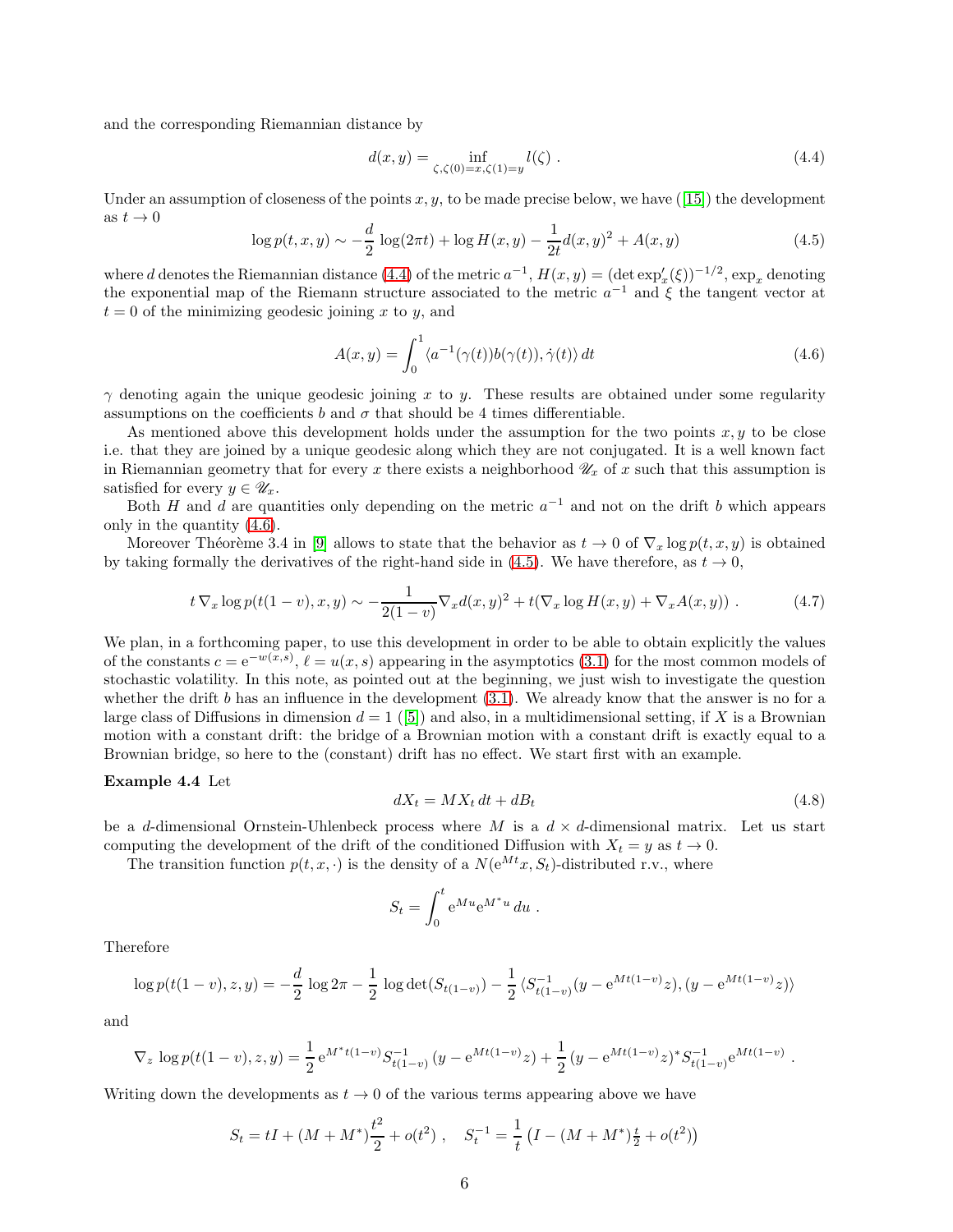$$
e^{tM^*} = I + tM^* + o(t)
$$
,  $e^{tM} = I + tM + o(t)$ 

so that

$$
e^{tM^*} S_t^{-1} = \frac{1}{t} I - \frac{1}{2} (M + M^*) + M^* + o(1) = \frac{1}{t} I + \frac{1}{2} (M^* - M) + o(1)
$$
  

$$
S_t^{-1} e^{tM} = \frac{1}{t} I - \frac{1}{2} (M + M^*) + M + o(1) = \frac{1}{t} I + \frac{1}{2} (M - M^*) + o(1) .
$$

Also  $y - e^{Mt}z = y - z + z - e^{Mt}z = y - z - Mtz + o(t)$ , hence

$$
\frac{1}{2}e^{M^*t(1-u)}S_{t(1-u)}^{-1}(y - e^{Mt(1-u)}z) = \frac{1}{2}\left(\frac{1}{t(1-u)}I + \frac{1}{2}(M - M^*) + o(1)\right)(y - z - Mt(1-u)z + o(t)) =
$$
  
= 
$$
\frac{1}{2}\left(\frac{y - z}{t(1-u)} + \frac{1}{2}(M - M^*)(y - z) - Mz + o(1)\right).
$$

Similarly

$$
\frac{1}{2}(y - e^{Mt(1-u)}z)^* S_{t(1-u)}^{-1} e^{Mt(1-u)} = \frac{1}{2} \left( \frac{y-z}{t(1-u)} + \frac{1}{2} (M^* - M)(y-z) - M^* z + o(1) \right)
$$

and putting things together, after some straightforward computations we find

$$
t\nabla_z \log p(t(1-v),z,y) = \frac{y-z}{1-v} - \frac{1}{2}t(M+M^*)z + o(t) .
$$

Remark that the same result would have been obtained very quickly also computing the terms appearing in [\(4.7\)](#page-5-3), as here  $H(x, y) \equiv 1$  and  $d(x, y) = |x - y|$ . Therefore the asymptotics for the drift of the bridge of X given  $X_t = y$  is

$$
t(b(z) + \widehat{b}^{y,t}(z, tv)) = \frac{y-z}{1-v} - \frac{1}{2}t(M + M^*)z + tMz + o(t) = \frac{y-z}{1-v} + \frac{1}{2}t(M - M^*)z + o(t) .
$$

Hence we are in the situation of [\(3.8\)](#page-3-5) with

$$
\widetilde{b}(z,v) = \frac{y-z}{1-v}, \quad \widetilde{b}_1(z,v) = \frac{1}{2} (M - M^*)z.
$$

Remark that  $b_1 \equiv 0$  if and only if the matrix M is symmetric. Therefore, in general, the quantity w which determines the value of the constant c in the expansion [\(3.1\)](#page-2-0) will depend on the drift  $z \mapsto Mz$ , if the matrix M is not symmetric.

To be more precise let us consider the case where D is the half-space  $\{z, \langle \vec{v}, z \rangle < k\}$  for some  $\vec{v} \in \mathbb{R}^d$ ,  $|\vec{v}| = 1$  and  $k > 0$ . Let  $x, y \in D$  and let us evaluate the expansion of [\(3.1\)](#page-2-0) for the process X conditioned by  $X_t = y$ , where  $\tau$  denotes the exit time from D.

Note first that the function  $u$  defined in  $(3.3)$  coincides with the one for the bridge of the Brownian motion, i.e.

$$
u(x,s) = \frac{2}{1-s} \left( k - \langle x, \vec{v} \rangle \right) \left( k - \langle y, \vec{v} \rangle \right) \tag{4.9}
$$

(moreover it is easy to check that such a function u satisfies [\(3.5\)](#page-2-4)). Of course we have  $\Delta u \equiv 0$  and

$$
\nabla u(x,s) = -\frac{2}{1-s} (k - \langle y, \vec{v} \rangle) \vec{v} .
$$

Therefore the sharp asymptotics for the exit time probability  $q_t(x, s)$  of [\(3.1\)](#page-2-0), as the conditioning time t tends to 0, for the Diffusion starting at  $X_s = x$  and conditioned by  $X_t = y$  is

$$
q_t(x, s) \sim e^{-w(x, s)} e^{-\frac{u(x, s)}{t}},
$$
 (4.10)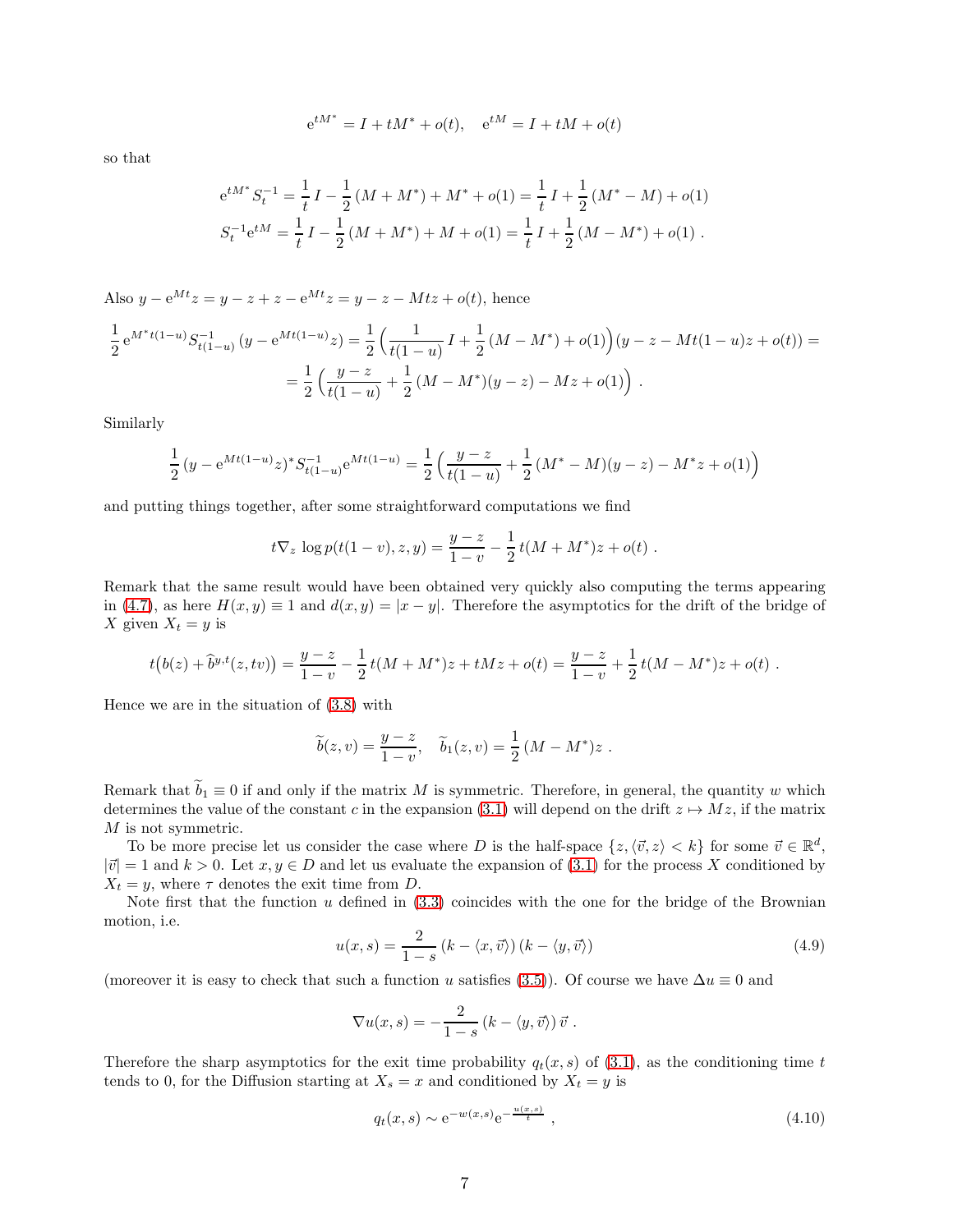where, recalling  $(3.11)$ ,

<span id="page-7-0"></span>
$$
w(x,s) = -(k - \langle y, \vec{v} \rangle) \int_s^\tau \frac{1}{1-t} \langle (M - M^*) \gamma_{x,s}(t), \vec{v} \rangle dt , \qquad (4.11)
$$

 $\gamma_{x,s}$  being the solution of

$$
\dot{\gamma}_{x,s}(t) = b(\gamma_{x,s}(t),t) - \nabla u(\gamma_{x,s}(t),t) , \qquad \gamma_{x,s}(s) = x
$$
\n(4.12)

and  $\tau = t_{x,s}^*$  the time at which  $\gamma_{x,s}$  reaches the boundary  $\partial D$ . Straightforward computations lead to the solution

$$
\gamma_{x,s}(t) = x + \frac{t-s}{\tau - s}(\eta - x) \qquad s \le t \le \tau \;, \tag{4.13}
$$

where

<span id="page-7-1"></span>
$$
\tau = s + (1 - s) \frac{k - \langle x, \vec{v} \rangle}{2k - \langle x + y, \vec{v} \rangle} \quad \text{and} \quad \eta = x + \frac{k - \langle x, \vec{v} \rangle}{2k - \langle x + y, \vec{v} \rangle} (y - x + 2(k - \langle y, \vec{v} \rangle) \vec{v}) \,. \tag{4.14}
$$

Remark that  $\tau < 1$ ,  $\eta \in \partial D$  and does not depend on s, furthermore  $\gamma_{x,s}$  is the line segment connecting x with  $\eta$ . Going back to [\(4.11\)](#page-7-0) we have

$$
w(x,s) = - (k - \langle y, \vec{v} \rangle) \int_s^{\tau} \frac{1}{1-t} \langle \vec{v}, (M - M^*) \left( x + \frac{t-s}{\tau - s} (\eta - x) \right) \rangle dt
$$

which gives easily

$$
w(x,s) = (k - \langle y,\vec{v}\rangle) \left[ \frac{k - \langle x,\vec{v}\rangle}{2k - \langle x+y,\vec{v}\rangle} \langle \vec{v}, (M - M^*) (y - x) \rangle + \log \left( \frac{k - \langle y,\vec{v}\rangle}{2k - \langle x+y,\vec{v}\rangle} \right) \langle \vec{v}, (M - M^*) y \rangle \right] \tag{4.15}
$$

 $(w(x, s)$  does not depend on s). Therefore for the quantity  $q_t(x, s)$  in [\(3.1\)](#page-2-0) we have

$$
c_{x,s} = \left(\frac{k-\langle y,\vec{v}\rangle}{2k-\langle x+y,\vec{v}\rangle}\right)^{-(k-\langle y,\vec{v}\rangle)\langle\vec{v},(M-M^*)y\rangle} e^{-\frac{(k-\langle y,\vec{v}\rangle)(k-\langle y,\vec{v}\rangle)}{2k-\langle x+y,\vec{v}\rangle}} \langle \vec{v},(M-M^*)(y-x)\rangle
$$
  

$$
\ell_{x,s} = \frac{2}{1-s} (k-\langle x,\vec{v}\rangle)(k-\langle y,\vec{v}\rangle).
$$

We stress that the expansion  $(3.1)$  depends indeed on the matrix M, if this is not symmetric. Whereas if M is any symmetric matrix, its value has no influence on the expansion  $(3.1)$ , which is then exactly the same as if X was the Brownian motion, where  $w \equiv 0$ .

We did not bother to check the assumptions of Theorem [3.1.](#page-3-2) It is not however difficult, given the computations above, for a given  $x \in D$ , to construct a RSR containing  $(x, 0)$ . Indeed remark that the expression of  $\tau$  in [\(4.14\)](#page-7-1) says that every characteristic  $\gamma_{x,s}$  reaches  $\partial D$  at a time that is strictly smaller than 1. One can therefore construct a RSR of the form  $N = \{(z, s); z \in D, t_{z,s}^* < T'\}$ , for some T' such that  $t_{x,0}^* < T' < 1 - \delta$  where  $\delta$  is given in [\(4.1\)](#page-4-1). The only remaining assumption to be checked is that D is assumed there to be bounded, which is not our case. This point is explained in the next remark.

**Remark 4.5** It is easy to show that the asymptotics for the probability of exit from an open set D is, by a standard localization argument, the same as for the exit from a suitable bounded subset  $D \subset D$ .

To be more precise, a repetition of the argument leading to [\(4.1\)](#page-4-1) yields

$$
q_t(x,0) \sim \widehat{\mathrm{P}}_{x,0}^{y,t}(\tau < 1, U(\eta, \widehat{\gamma})) \;,
$$

where  $U(\eta, \hat{\gamma})$  is a neighborhood of radius  $\eta$  of the minimizer  $\hat{\gamma}$  for inf<sub> $\gamma_0=x, \tau(\gamma) < 1$   $\hat{J}_0(\gamma)$ ,  $\hat{J}_s$  being given in</sub> [\(4.2\)](#page-4-2). One can then set  $\tilde{D}$  to be the intersection of D with a bounded neighborhood of the support of  $\tilde{\gamma}$ , chosen in such a way as to preserve the smoothness of the boundary.

The previous example shows, among other things, that the sharp Large Deviation estimate of exit of the bridge of a multidimensional Ornstein-Uhlenbeck process depends on the drift of the original process, unless the matrix  $M$  is symmetric. This is a phenomenon that is better investigated in the following statement.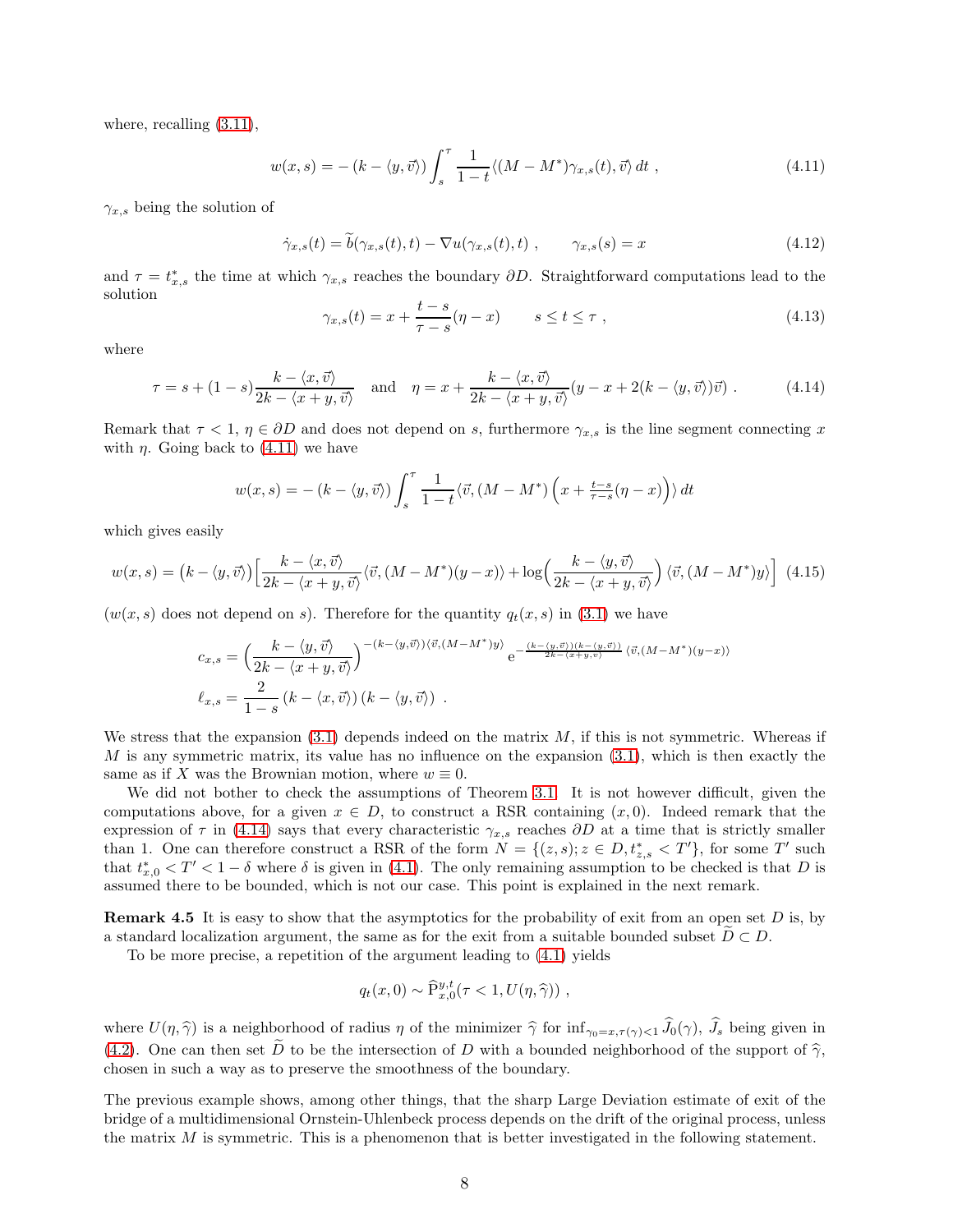**Proposition 4.6** Let X be the d-dimensional diffusion process that is the solution of the SDE

<span id="page-8-6"></span>
$$
dX_t = b(X_t) dt + \sigma(X_t) dB_t
$$
\n(4.16)

and assume that  $a = \sigma \sigma^*$  is elliptic and that b and  $\sigma$  are 4 times differentiable. Let us denote  $\eta^t$  the corresponding process conditioned given  $X_t = y$ ,  $t > 0$  and time changed (see [\(2.3\)](#page-1-1)). Let x be close enough to y, in the sense that x and y are joined by unique geodesic  $\gamma_0$  of the metric  $a^{-1}$  along which they are not conjugated. Then if there exists a potential  $U : \mathbb{R}^d \to \mathbb{R}$  such that  $\nabla U = a^{-1}b$ , the development for the drift of  $\eta^t$  up to the first order as  $t \to 0$  does not depend on b.

*Proof.* We must prove for the drift  $(b(x) + \tilde{b}^{y,t}(x,tv))t$  of the time changed conditioned process  $\eta^t$  a development of the form  $(b(x) + b^{y,t}(x, tv))t = b + tb_1 + o(t)$  where neither b nor  $b_1$  depend on b. Recall the development [\(4.7\)](#page-5-3): thanks to [\(4.6\)](#page-5-1), if  $\nabla U = a^{-1}b$  we have of course

$$
A(x, y) = U(\gamma_1) - U(\gamma_0) = U(y) - U(x)
$$

and  $\nabla_x A(x, y) = -\nabla U(x) = -a^{-1}(x)b(x)$ . Hence, by [\(4.7\)](#page-5-3), as  $t \to 0$ ,

$$
\hat{b}^{y,t}(x,tv) = a(x)\nabla_x \log p(t(1-v),x,y) \sim a(x) \Big( \nabla_x \log H(x,y) - \frac{1}{2t(1-v)} \nabla_x d(x,y)^2 - a^{-1}b(x) \Big)
$$

so that the drift of the time changed conditioned process is

$$
(b(x) + \hat{b}^{y,t}(x, tv))t = tb(x) + ta(x)\Big(\nabla_x \log H(x, y) - \frac{1}{2t(1 - v)}\nabla_x d(x, y)^2 - a^{-1}b(x)\Big) =
$$
  
=  $t\nabla_x \log H(x, y) - \frac{1}{2(1 - v)}\nabla_x d(x, y)^2$ ,

thus  $\tilde{b}(x, v) = -\frac{1}{2(1-v)} \nabla_x d(x, y)^2$ , whereas  $\tilde{b}_1(x, v) = \nabla_x \log H(x, y)$  and neither of these terms depends on b.  $\blacksquare$ 

Remark 4.7 If the hypotheses in Theorem [3.1](#page-3-2) are satisfied, then the drift of the unconditioned Diffusion does not influence the sharp asymptotics for the probability of exit from the domain  $D$ , i.e. neither of the functions u and w in  $(3.9)$  depend on b in  $(4.16)$ . Recall that D could be unbounded, actually the argument in Example [4.4](#page-5-4) holds in great generality.

Coming back to Example [4.4,](#page-5-4) of course if M is symmetric then the drift  $z \mapsto Mz$  turns out to be the gradient field of the potential  $U(z) = \frac{1}{2} \langle Mz, z \rangle$ . We have therefore proved that, whenever the Fleming-James Theorem [3.1](#page-3-2) can be applied, the asymptotics  $(3.1)$  do not depend on the drift b of the original Diffusion as far as  $a^{-1}b$  is a gradient field and also (Example [4.4\)](#page-5-4) that the drift can be influential if this assumption is not satisfied.

### <span id="page-8-4"></span>References

- [1] R. Azencott. Grandes déviations et applications. In Eighth Saint Flour Probability Summer School— 1978 (Saint Flour, 1978), volume 774 of Lecture Notes in Math., pages 1–176. Springer, Berlin, 1980.
- <span id="page-8-5"></span><span id="page-8-3"></span>[2] R. Azencott and al. *Géodésiques et Diffusions en temps petit*. Astérisque, 1981.
- <span id="page-8-0"></span>[3] I. Bailleul. Large deviation principle for bridges of degenerate diffusions. preprint [arXiv:1303.2854v](http://arxiv.org/abs/1303.2854)1, 2013.
- [4] P. Baldi. Exact asymptotics for the probability of exit from a domain and applications to simulation. Ann. Probab., 23(4):1644–1670, 1995.
- <span id="page-8-2"></span>[5] P. Baldi and L. Caramellino. Asymptotics of hitting probabilities for general one-dimensional pinned diffusions. Ann. Appl. Probab., 12(3):1071–1095, 2002.
- <span id="page-8-1"></span>[6] P. Baldi, L. Caramellino, and M. G. Iovino. Pricing general barrier options: a numerical approach using sharp large deviations. Math. Finance, 9(4):293–322, 1999.